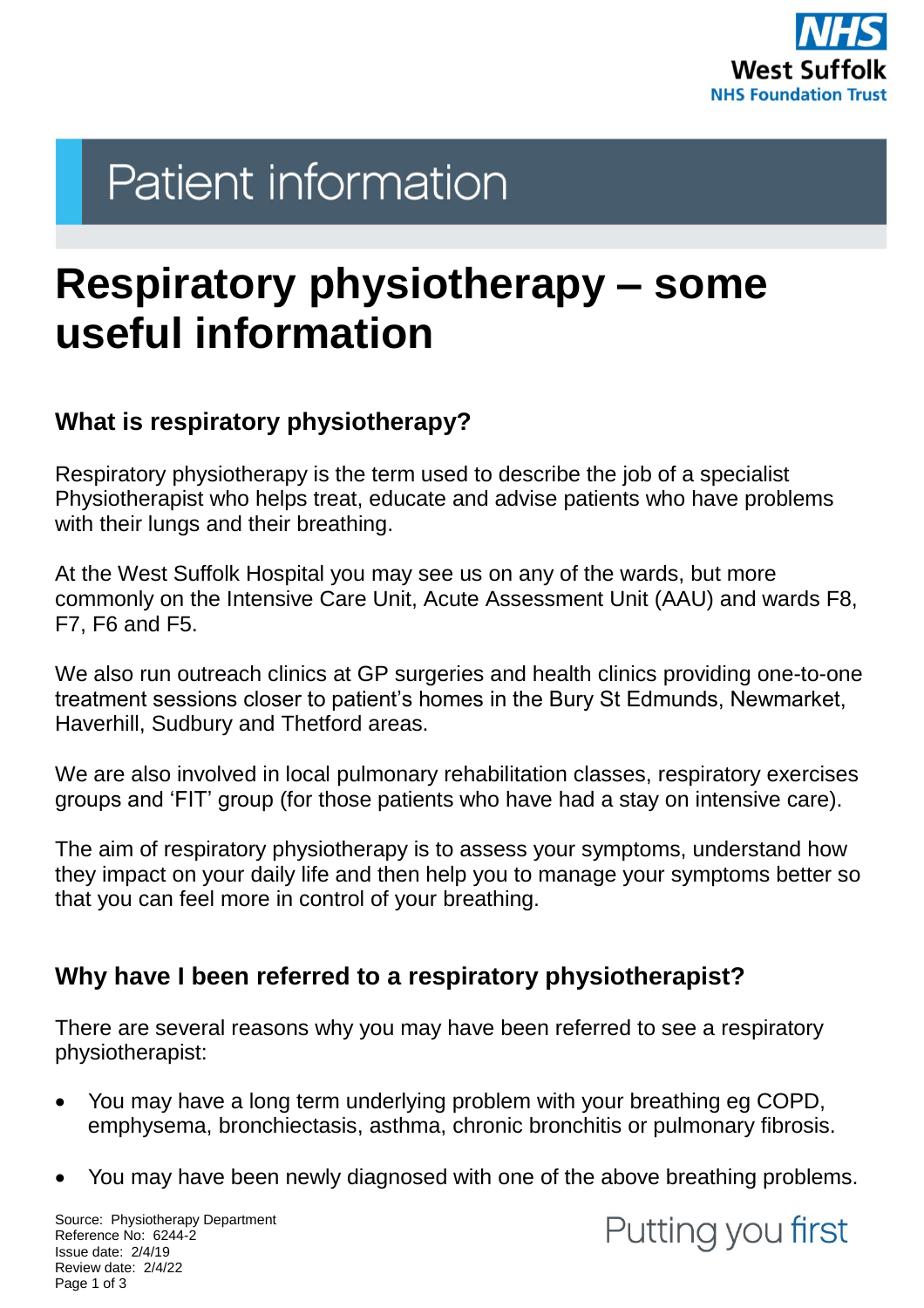- You may suffer with recurrent chest infections or pneumonia.
- You may have problems with hyperventilation (quick breathing).
- You may have had a recent admission to hospital for problems with your breathing.
- You may have been told you have an abnormal breathing pattern.
- You may get short of breath when walking or on exertion.
- You may have had a recent chest trauma (fractured ribs, bruising).
- You may suffer with anxiety or stress.
- You may struggle with clearing phlegm from your chest.
- You may need advice on how to use your inhalers properly.
- You may have had recent respiratory, abdominal or cardiac surgery.

### **What will happen at my appointment?**

Firstly, you will receive an appointment either by post or by telephone. We would be grateful if you could **please confirm whether or not you can attend the appointment by telephoning our department**. If your appointment is not convenient for you then we will be happy to re-arrange it.

Your appointments will be on a one-to-one basis with a specialist respiratory physiotherapist, but if you would feel more comfortable accompanied, then please bring a friend or relative with you.

Your first appointment will be approximately one hour long. During this appointment the physiotherapist will take a detailed written history of your breathing problems.

We will then assess your breathing pattern and listen to your chest. We will then provide advice, education and suggest gentle exercises, where necessary, that may help you to manage your symptoms.